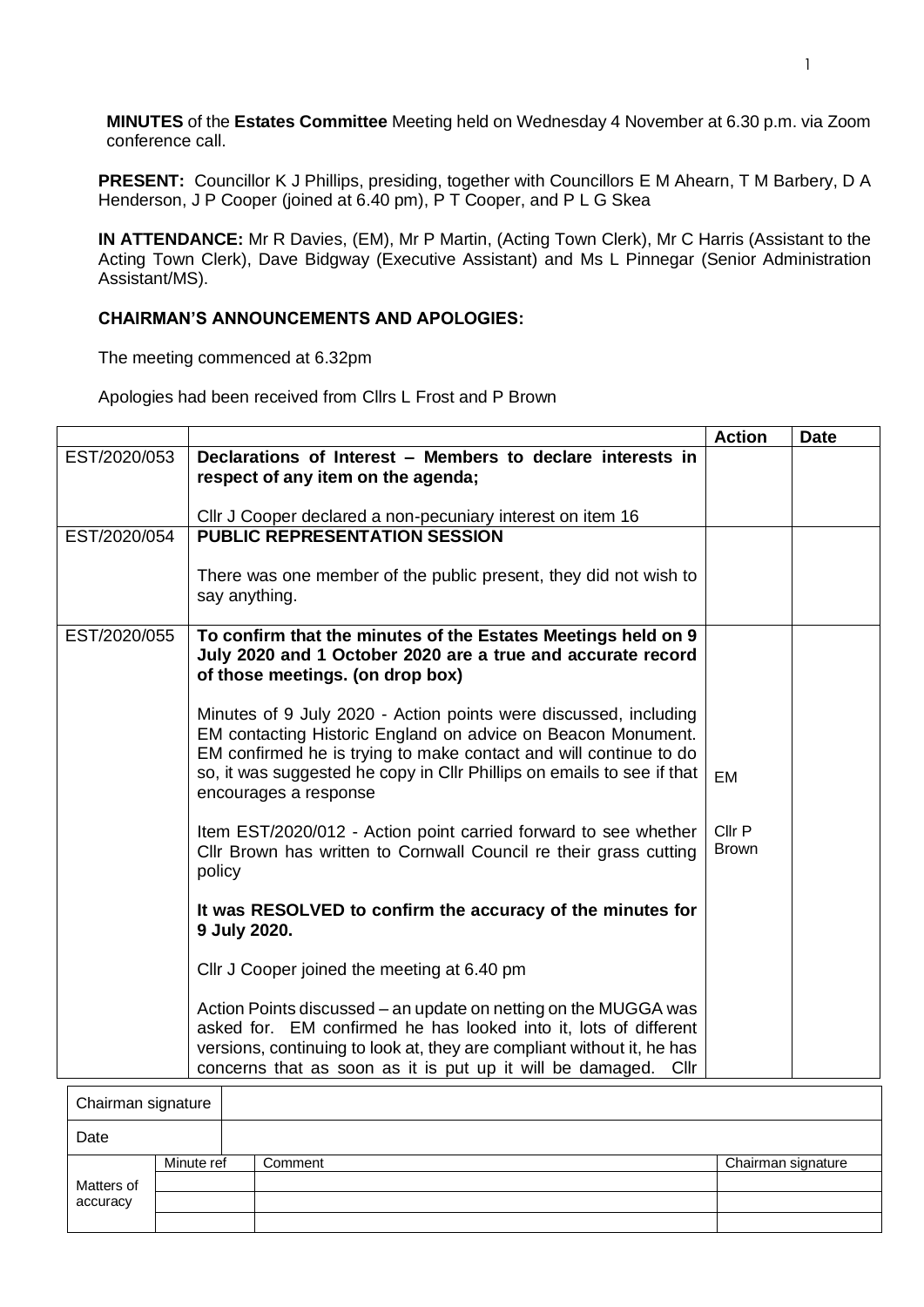|              | Barbery felt it would look better without the netting.<br>It was<br>concluded that it may not be feasible at this point, but EM will<br>continue to get some costs and report back to the Committee by<br>the end of this year.<br>MUGGA lighting – EM updated - lighting maps and talks with SSE<br>about installation of power and cables and locations for the 3<br>replacement lighting poles and the potential extra light with CCTV<br>attached. Trying to finish off the acoustic fence part of the planning<br>application at present. Further discussions to be had later in<br>meeting.<br>Barratt Homes – EM updated – he has been speaking to one of<br>their representatives and sent an email to Cllrs on the working<br>party. EM and Clerk to liaise on who they have both been speaking<br>to and Richard will look at arranging a meeting. Cllr Henderson<br>offered to take some photos of the area for the meeting.<br>It was RESOLVED to confirm the accuracy of the minutes<br>dated 1 October 2020.                                                                                                                                                                                                                                                                                    | EM            |  |
|--------------|---------------------------------------------------------------------------------------------------------------------------------------------------------------------------------------------------------------------------------------------------------------------------------------------------------------------------------------------------------------------------------------------------------------------------------------------------------------------------------------------------------------------------------------------------------------------------------------------------------------------------------------------------------------------------------------------------------------------------------------------------------------------------------------------------------------------------------------------------------------------------------------------------------------------------------------------------------------------------------------------------------------------------------------------------------------------------------------------------------------------------------------------------------------------------------------------------------------------------------------------------------------------------------------------------------------|---------------|--|
| EST/2020/056 | To consider outstanding budget matters in respect of income<br>and expenditure for the October 2020 period (October budget<br>on Dropbox)<br>CIIr P Brown asked about the stairlifts – Clerk updated, certificate<br>held to say they are serviced and working, he personally has not<br>got them working. Cllr Ahearn confirmed they do work. Cllr Cooper<br>informed the committee that he had emailed the Clerk and FA;<br>engineers should have a permit to work certificate when they<br>attend, we should also have confirmation as to whether their<br>attendance was for preventative maintenance or a statutory<br>inspection, we should have a maintenance plan for them with a<br>timeframe for statutory inspections. Cllr Cooper awaiting a<br>response. He feels equipment should be isolated until we can<br>produce the documentation. EM and Acting Town Clerk to liaise<br>Cllr J Hutchens joined the meeting at 6.56 pm<br>Cllr Bassett – asked about the social distancing banners printed by<br>Phoenix Print. EM confirmed they are in play areas, and using one<br>at Remembrance and any future events that require.<br>Cllr Bassett - Poorsfield Rent, confirmed this was a late payment<br>from BTC to BRIN and BRIN committee will be discussing further<br>at their next meeting. | EM /<br>Clerk |  |
| EST/2020/057 | Report from Parks Manager to include: (Written report on<br>Dropbox)                                                                                                                                                                                                                                                                                                                                                                                                                                                                                                                                                                                                                                                                                                                                                                                                                                                                                                                                                                                                                                                                                                                                                                                                                                          |               |  |

| Chairman signature |            |         |                    |  |
|--------------------|------------|---------|--------------------|--|
| Date               |            |         |                    |  |
|                    | Minute ref | Comment | Chairman signature |  |
| Matters of         |            |         |                    |  |
| accuracy           |            |         |                    |  |
|                    |            |         |                    |  |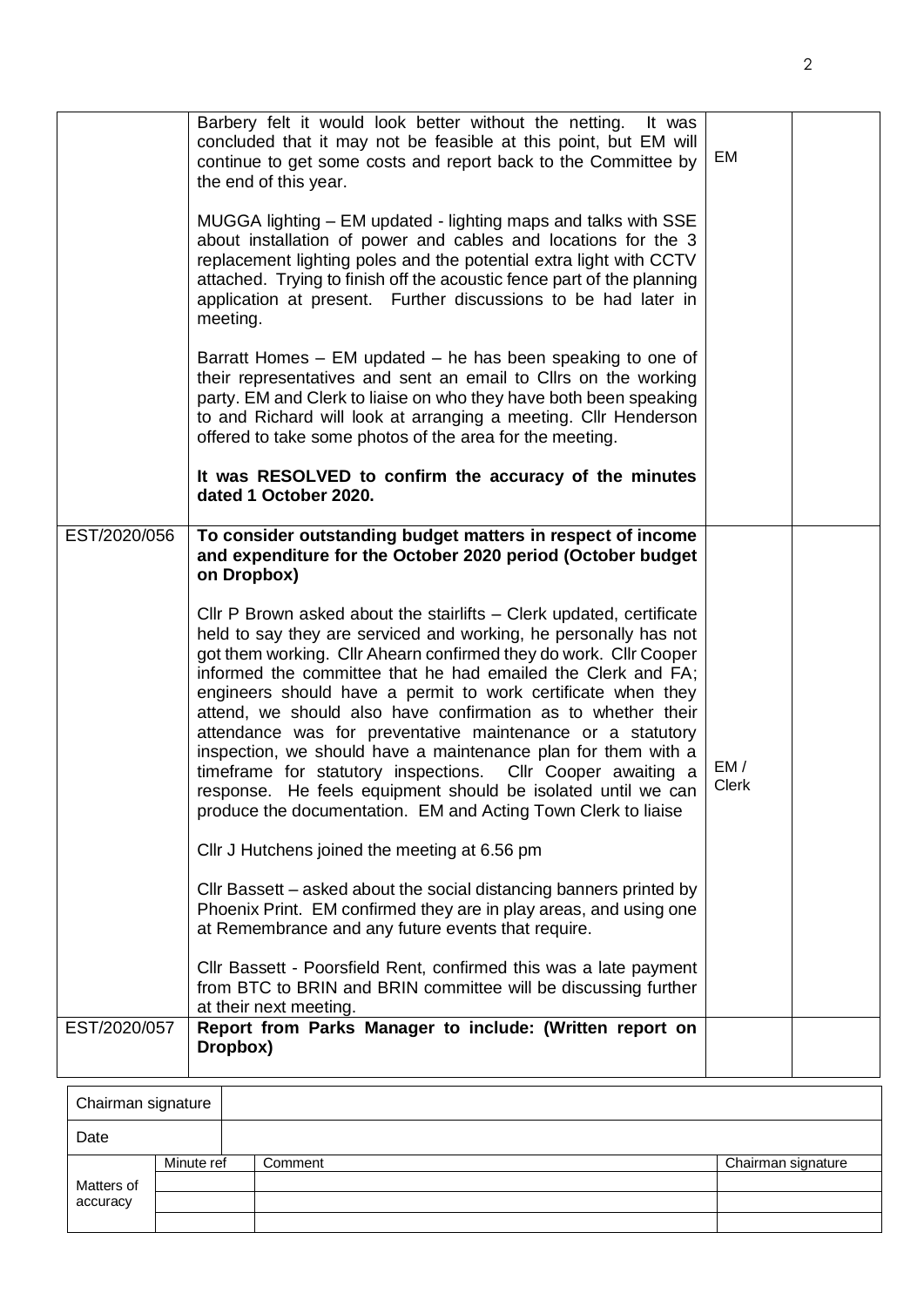| To provide an update on all health & safety matters<br>pertaining to staff training and buildings                                                                                                                                                                                                                                                                                                                                                                                                                                                                                                                                          |  |
|--------------------------------------------------------------------------------------------------------------------------------------------------------------------------------------------------------------------------------------------------------------------------------------------------------------------------------------------------------------------------------------------------------------------------------------------------------------------------------------------------------------------------------------------------------------------------------------------------------------------------------------------|--|
| CIIr P Cooper – asked about training and if it was up to date. EM<br>talked through his report, he has provided a full list of training<br>requirements for the next year and beyond. Cllr P Cooper referred<br>to Bryan Hammonds report with a schedule of training<br>requirements and dates to be completed etc. EM confirmed that<br>none of his team will use equipment they are not trained for.                                                                                                                                                                                                                                     |  |
| CIIr J Cooper queried the Cemetery work, and prioritisation of the<br>list of requirements. He would have taken Cemetery work off,<br>contracted that out and focussed on quick wins and what needs to<br>be done with the current resources. More important to focus on<br>compliance of the paperwork which is a liability and reputational<br>risk to the council. EM confirmed he was using contractors for the<br>Cemetery work.                                                                                                                                                                                                      |  |
| EM confirmed his list was a "wish list" for when he has a full team<br>in place, he will look at restructuring how he targets training to the<br>staff he has presently got.                                                                                                                                                                                                                                                                                                                                                                                                                                                               |  |
| CIIr J Cooper asked for an update of the recruitment process. This<br>referred to the Clerk. He has delegated to Exec Assistant who is<br>working on getting all positions advertised internally and externally.                                                                                                                                                                                                                                                                                                                                                                                                                           |  |
| CIIr J Cooper – if EM needs support with admin side e.g. working<br>on a training schedule he could outsource via a PID                                                                                                                                                                                                                                                                                                                                                                                                                                                                                                                    |  |
| Cllr J Bassett left meeting at 7 pm                                                                                                                                                                                                                                                                                                                                                                                                                                                                                                                                                                                                        |  |
| EM updated the meeting. No further updates since H&S audit with<br>Mr Hammond. Not a lot in place for maintenance of the buildings<br>as it stands. Roof is checked, Hutton and Rostrom been out today.<br>Lightening conductors are checked on the Beacon and St<br>Lawrence's Church. Things in place, but he has not come across<br>a maintenance schedule and not yet drawn up a new one. Item 15<br>on Agenda refers. EM explained he has only recently been<br>involved with the maintenance of Shire Hall and Shire House, there<br>doesn't in the past appear to have been a structure in place to<br>manage all of the buildings. |  |
| The Chair felt the development of a maintenance schedule should<br>be of a high priority and Cllr Henderson concurred.                                                                                                                                                                                                                                                                                                                                                                                                                                                                                                                     |  |
| EM confirmed he has started taking on the undertakings of the EM.<br>He has had all of the buildings Fire Risk assessed, and<br>documentation is on the way for that bringing the Shire Hall and<br>Shire House fire compliant. He will be submitting costs to the                                                                                                                                                                                                                                                                                                                                                                         |  |

|            | Chairman signature |         |                    |  |
|------------|--------------------|---------|--------------------|--|
| Date       |                    |         |                    |  |
|            | Minute ref         | Comment | Chairman signature |  |
| Matters of |                    |         |                    |  |
| accuracy   |                    |         |                    |  |
|            |                    |         |                    |  |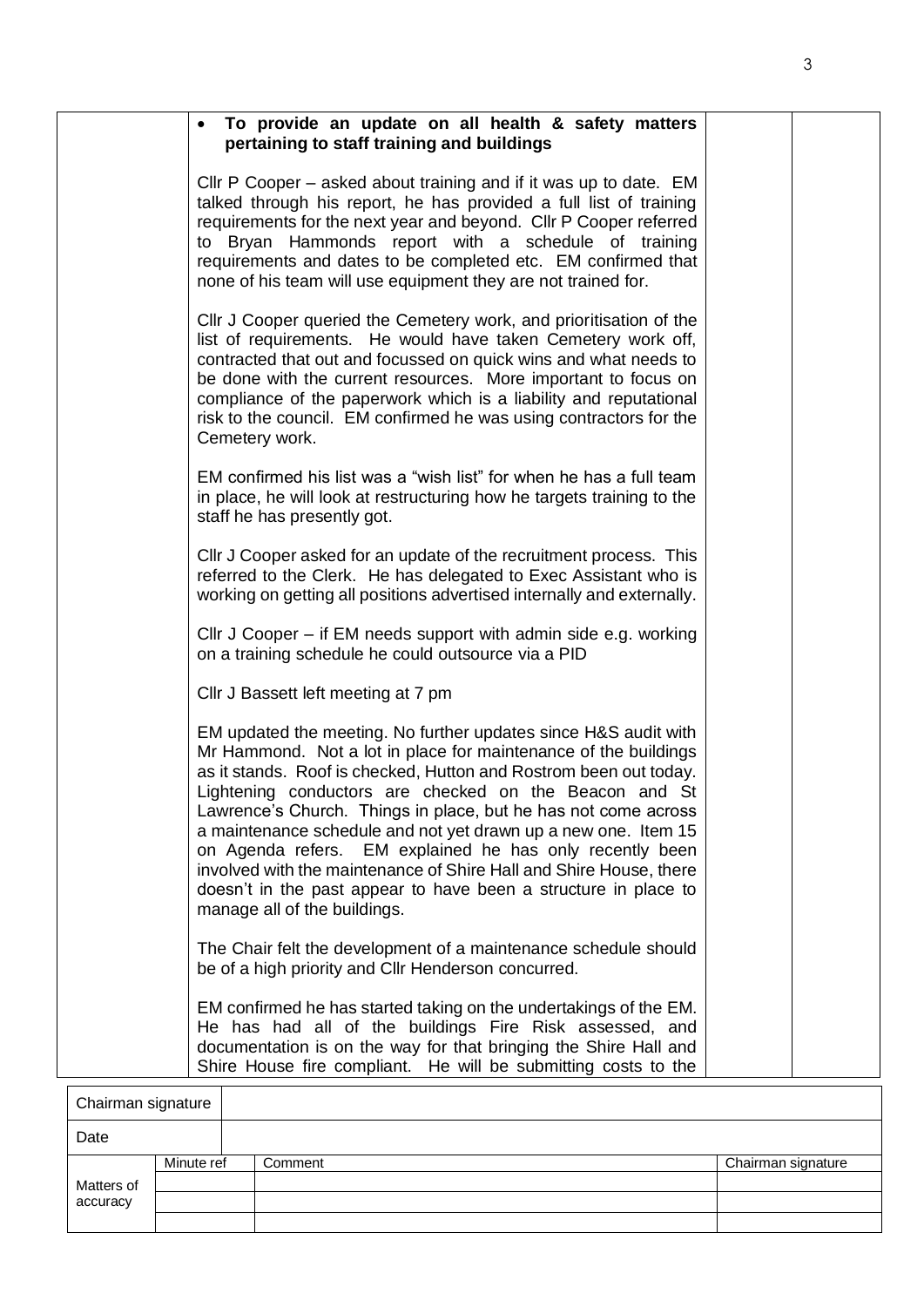|                    | Committee for that in the near future. Narissa Hall and Town<br>Museum have been inspected and Works Yard.<br>Has the<br>information of what needs to be done to make all those buildings<br>compliant. He felt this was priority.                                                                                                                                                                                                                                                                                                                                                                                                                                   |                   |  |
|--------------------|----------------------------------------------------------------------------------------------------------------------------------------------------------------------------------------------------------------------------------------------------------------------------------------------------------------------------------------------------------------------------------------------------------------------------------------------------------------------------------------------------------------------------------------------------------------------------------------------------------------------------------------------------------------------|-------------------|--|
| experience.        | CIIr J Cooper reiterated he wanted to support EM in these tasks,<br>offered advice on online check lists and suggested maybe Cllr<br>Hutchens would be able to offer further advice due to his relevant                                                                                                                                                                                                                                                                                                                                                                                                                                                              |                   |  |
|                    | Action point for EM to work with DEM to start a maintenance<br>schedule and to come to the next Estates meeting with some<br>auditable points from the schedule that the committee can look at.                                                                                                                                                                                                                                                                                                                                                                                                                                                                      | EM/<br><b>DEM</b> |  |
|                    | To establish a property maintenance schedule of works<br>and to agree a process and a timeline to implement Welfare<br>units for works yard                                                                                                                                                                                                                                                                                                                                                                                                                                                                                                                          |                   |  |
|                    | Authority was given in July to do this. A timeline was requested to<br>get this in place. EM was asked to order immediately, and he will<br>update the committee by email as to expected delivery dates                                                                                                                                                                                                                                                                                                                                                                                                                                                              | EM                |  |
|                    | To receive an update in respect of electrical work re Priory<br><b>Pond lights</b>                                                                                                                                                                                                                                                                                                                                                                                                                                                                                                                                                                                   |                   |  |
|                    | EM updated – all ordered and in place. Lights work apart from one<br>which is under investigation by the installation company (old main<br>cabling around pond getting to end of life). Three external sockets<br>on back of Mary Kendall House, 2 x 32 amp and 1 x 16 amp.<br>Hoping to look at getting the cabling replaced if there is money left<br>over after skate park and MUGGA work, or alternatively will need<br>to budget for it and submit a PID going forward. EM will talk to SSE<br>regarding most cost effective ways of completing this work and to<br>give committee an idea of potential future costs. This was<br>requested as an action point. | EM                |  |
|                    | To receive an update on progressing lighting to support<br>safe practices on the skate park or as per contractual<br>arrangement requirements                                                                                                                                                                                                                                                                                                                                                                                                                                                                                                                        |                   |  |
|                    | EM – SSE more than happy to come out and install the cabling<br>around the skate part so that potential site for other light and CCTV<br>is all ready to go, they advise that if we don't terminate it into posts<br>it is susceptible to theft. This work is not part of the original plan<br>was to use the old posts that were there, but they have been<br>condemned and due to changes in the skate park design we had<br>to move the location of the lighting for both the park and the<br>MUGGA, and MUGGA itself. If we wanted 4 metre posts there<br>would be no problem, we could do under permitted development,                                          |                   |  |
| Chairman eignature |                                                                                                                                                                                                                                                                                                                                                                                                                                                                                                                                                                                                                                                                      |                   |  |

| Chairman signature |            |         |                    |
|--------------------|------------|---------|--------------------|
| Date               |            |         |                    |
|                    | Minute ref | Comment | Chairman signature |
| Matters of         |            |         |                    |
| accuracy           |            |         |                    |
|                    |            |         |                    |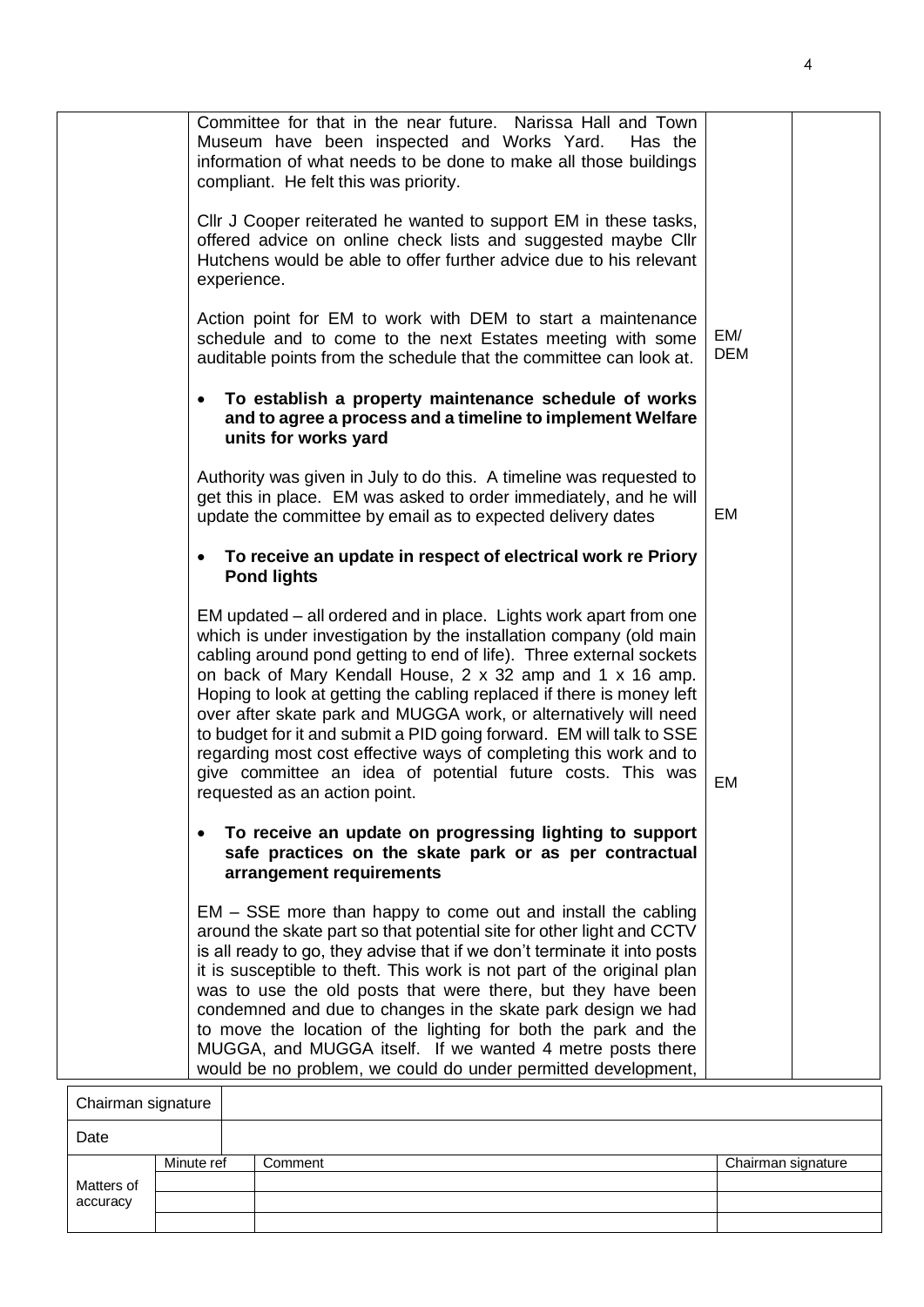|                        | because we want 8 metre lighting posts, we need to apply for<br>planning permission.                                                                                                                                                                                                                                                                                               |                    |
|------------------------|------------------------------------------------------------------------------------------------------------------------------------------------------------------------------------------------------------------------------------------------------------------------------------------------------------------------------------------------------------------------------------|--------------------|
|                        | It was RESOLVED we enlist the services of a planning<br>consultant for the applications of the acoustic fence and the<br>cabling to include around priory park as well as the skate park,<br>start with the cabling around the pond whilst waiting for the<br>planning permission for the other projects. A PID to be put in<br>for the cost of the project.                       |                    |
|                        | If under £1500 officer has delegated authority to commission.<br>Action point for EM to confirm this has been done at next Estates<br>Meeting.                                                                                                                                                                                                                                     | EM                 |
|                        | Mr Miller Project - To receive an update from the Deputy<br>$\bullet$<br>Estates Manager in respect of progress on this matter                                                                                                                                                                                                                                                     |                    |
|                        | Detailed report provided by DEM. Cllrs mindful of the need for<br>COVID safety at this time. Not discussed in detail.                                                                                                                                                                                                                                                              |                    |
|                        | To receive a planting scheme for agreement in respect of<br>$\bullet$<br>colours and design that complements the Tour of Britain<br>event due to happen in 2021 (Emma)                                                                                                                                                                                                             |                    |
|                        | EM – working with Emma, who is off sick at present. Will come<br>back to committee with costs once plans done. Red, White and<br>Blue was a wish. The Clerk offered to help with a planting scheme.<br>To be actioned by next meeting.                                                                                                                                             | TC/EM              |
|                        | CIIr J Cooper asked about diversification of staff duties during<br>winter months.                                                                                                                                                                                                                                                                                                 |                    |
|                        | Turf Street Planters - responsibility was discussed, JC confirmed<br>last TC agreed to look after them. Offer is out for businesses to<br>adopt them, could encourage Blue Tits to put bulbs in, but<br>ultimately, we need to look after them. Ownership of beds at<br>entrance to town were also discussed, EM confirmed they were CC<br>but have looked after them in the past. |                    |
| EST/2020/058           | To consider the outcome of Full Council meeting held on 29<br>October 2020 regarding safety audit recommendations                                                                                                                                                                                                                                                                  |                    |
|                        | Expenditure agreed at full council for project design management<br>of the 5 priorities as recommended by the H&S committee:                                                                                                                                                                                                                                                       |                    |
|                        | The Shire House and Suite upgrade<br>$\bullet$<br>The new Parks depot<br>Narissa Hall upgrade<br>٠<br><b>Turret Clock structure</b><br>White Clock structure                                                                                                                                                                                                                       |                    |
| Chairman signature     |                                                                                                                                                                                                                                                                                                                                                                                    |                    |
| Date                   |                                                                                                                                                                                                                                                                                                                                                                                    |                    |
|                        | Minute ref<br>Comment                                                                                                                                                                                                                                                                                                                                                              | Chairman signature |
| Matters of<br>accuracy |                                                                                                                                                                                                                                                                                                                                                                                    |                    |

5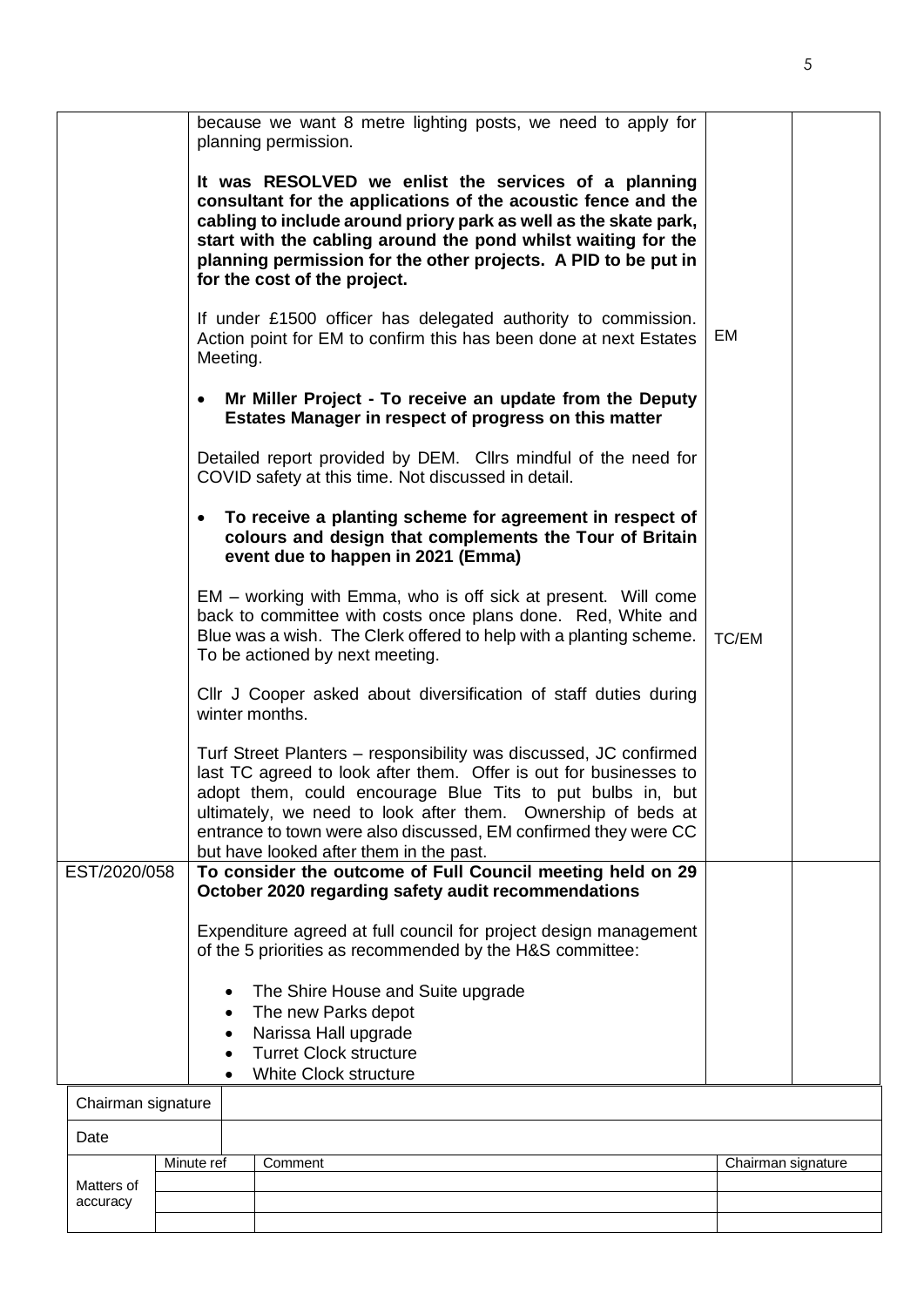|              | It was RESOLVED that the Estates Manager in conjunction<br>with other Officers, get these expressions of interest out, on<br>whatever medium is required, so that we can start interviewing<br>before the new year. Local builders could be alerted to this<br>via social media.      | EM                       |  |
|--------------|---------------------------------------------------------------------------------------------------------------------------------------------------------------------------------------------------------------------------------------------------------------------------------------|--------------------------|--|
| EST/2020/059 | To consider and agree repairs to the two Town Clock towers<br>in respect of water ingress problems. Also, to agree<br>expenditure for repairing the turret clock bell.                                                                                                                |                          |  |
|              | On the high priority list. EM talked through quotes provided,<br>Waiting for a quote to come back from RTP to do the whole work<br>for Turret Clock, incl road closure application, cherry picker,<br>inspection of lead work and to come back with prices to repair of<br>lead work. |                          |  |
|              | It was RESOLVED to accept the quote from Wildish for the                                                                                                                                                                                                                              |                          |  |
|              | White Clock. £4449+VAT.                                                                                                                                                                                                                                                               | EM                       |  |
|              | EM to come back with quotes for Turret Clock                                                                                                                                                                                                                                          |                          |  |
| EST/2020/060 | To consider works required to repair the existing boiler in the<br>Shire Hall. In addition, to consider the replacement as part of<br>high<br>priority works<br>under<br><b>Health</b><br>the<br>and<br><b>Safety</b><br>recommendations                                              |                          |  |
|              | Very old, keeps needing repairs, EM recommended we look at<br>sourcing a replacement.                                                                                                                                                                                                 |                          |  |
|              | It RESOLVED to replace the Shire Hall boiler and get<br>expressions of interest from commercial heating companies<br>to quotes for the project to do the whole installation from<br>planning permission, dealing with listed buildings installation<br>and removal of old materials.  | EM                       |  |
| EST/2020/061 | To consider proposals and agree them for 2021-22 budget<br>setting and to prioritise projects against allocated reserves<br>(document on dropbox)                                                                                                                                     |                          |  |
|              | Development Plan - Budget Proposals 202-22 document provided<br>- Capital / Allocated Reserve. C Harris working on new reporting.                                                                                                                                                     |                          |  |
|              | Items on list were discussed, EM offered to go through the list and<br>identify relevant and current items, further discussions needed at<br>next Estate meeting. Deputy EM to attend as well if possible                                                                             |                          |  |
|              | It was RESOLVED that EM to go through the list and there<br>should be a smaller agenda at the next Estates meeting to<br>spend time on setting Estates Budget so that up and running<br>for Budget setting meeting 14.1.2021                                                          | EM/C<br>Harris/<br>Chair |  |
|              |                                                                                                                                                                                                                                                                                       |                          |  |

| Chairman signature |            |         |                    |
|--------------------|------------|---------|--------------------|
| Date               |            |         |                    |
|                    | Minute ref | Comment | Chairman signature |
| Matters of         |            |         |                    |
| accuracy           |            |         |                    |
|                    |            |         |                    |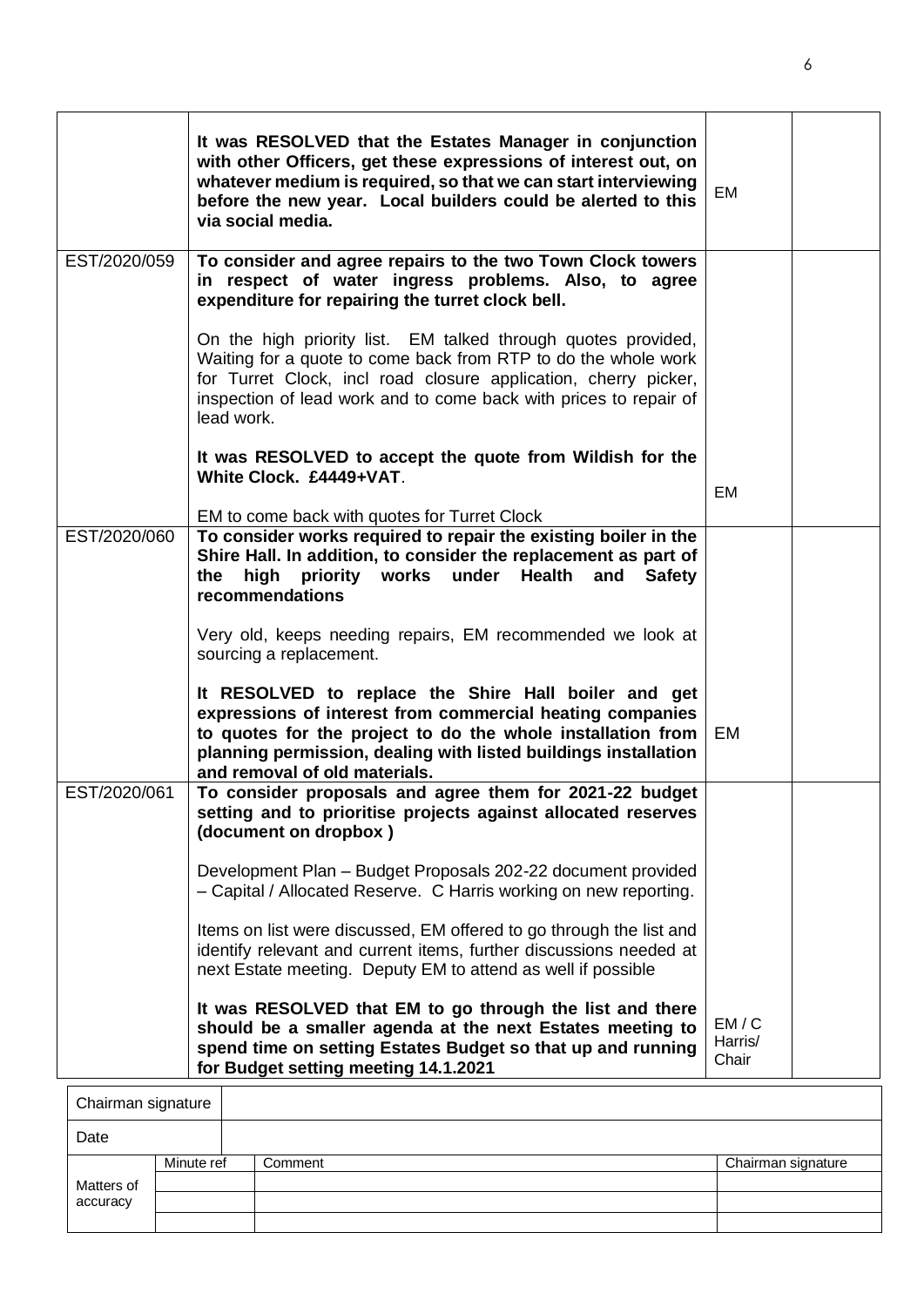|              | C Harrris and EM will work together on this.                                                                                                                                                                                                                                                                                                                                                                                                                                                                                                                                                                                                              |                  |  |
|--------------|-----------------------------------------------------------------------------------------------------------------------------------------------------------------------------------------------------------------------------------------------------------------------------------------------------------------------------------------------------------------------------------------------------------------------------------------------------------------------------------------------------------------------------------------------------------------------------------------------------------------------------------------------------------|------------------|--|
| EST/2020/062 | To consider and agree proposal from CIIr Barbery, seconded<br>by Cllr Phillips - To outsource hanging baskets on Mount Folly                                                                                                                                                                                                                                                                                                                                                                                                                                                                                                                              |                  |  |
|              | EM has gained a quote from SW Hanging Baskets to replace all<br>baskets on the Folly £648, not got hold of local supplier as yet.<br>Discussions were had about types of baskets and troughs. The<br>location of previous wire baskets were discussed, EM been unable<br>to locate. Window boxes were discussed, but there were concerns<br>as being seen to be extravagant, and possible damage to wooden<br>window. Budgets seemed favourable for the hanging basket work<br>and it was felt that staffing levels by next year would be able to<br>accommodate basket watering. Clerk was asked to investigate the<br>situation of the missing baskets. | Clerk            |  |
|              | It was RESOLVED that EM should seek quote from local<br>provider Bodmin Nursery as well then have delegated<br>authority to choose the best provider of hanging baskets with<br>a budget of up to £700.                                                                                                                                                                                                                                                                                                                                                                                                                                                   | EM               |  |
| EST/2020/063 | To consider instillation of handrails on the steps outside of<br>Shire hall from front gates to accommodate safe access and<br>egress to the building. (document on dropbox)                                                                                                                                                                                                                                                                                                                                                                                                                                                                              |                  |  |
|              | Request from member of public, who felt that health and safety<br>should be considered over it being a listed building. This was<br>discussed as it was agreed that this needed addressing as an<br>additional facility to the disabled access at the back of the building.                                                                                                                                                                                                                                                                                                                                                                               |                  |  |
|              | CIIr Skea works with Disability Cornwall and can recommend a<br>mobility supplier.                                                                                                                                                                                                                                                                                                                                                                                                                                                                                                                                                                        |                  |  |
|              | It was RESOLVED that CIIr Skea works on this project along<br>with liaising with the EM and comes back to Committee with<br>his findings.                                                                                                                                                                                                                                                                                                                                                                                                                                                                                                                 | <b>Cllr Skea</b> |  |
| EST/2020/064 | It was RESOLVED to change the running order the bring item 15<br>into the open session, as item 13.                                                                                                                                                                                                                                                                                                                                                                                                                                                                                                                                                       |                  |  |
|              | To consider and agree the implementation of electronic work<br>schedule / programme in respect of supporting<br>the<br>management of Estates.                                                                                                                                                                                                                                                                                                                                                                                                                                                                                                             |                  |  |
|              | C Harris – looking at an electronic system which will have all the<br>risk assessments, monitoring forms etc and work on site with phone<br>or tablet. Also want to look into migrating into finance system and<br>link into Sage for requisitions and purchase orders. Work Wallet                                                                                                                                                                                                                                                                                                                                                                       |                  |  |
| nirman       |                                                                                                                                                                                                                                                                                                                                                                                                                                                                                                                                                                                                                                                           |                  |  |

| Chairman signature |            |         |                    |
|--------------------|------------|---------|--------------------|
| Date               |            |         |                    |
|                    | Minute ref | Comment | Chairman signature |
| Matters of         |            |         |                    |
| accuracy           |            |         |                    |
|                    |            |         |                    |